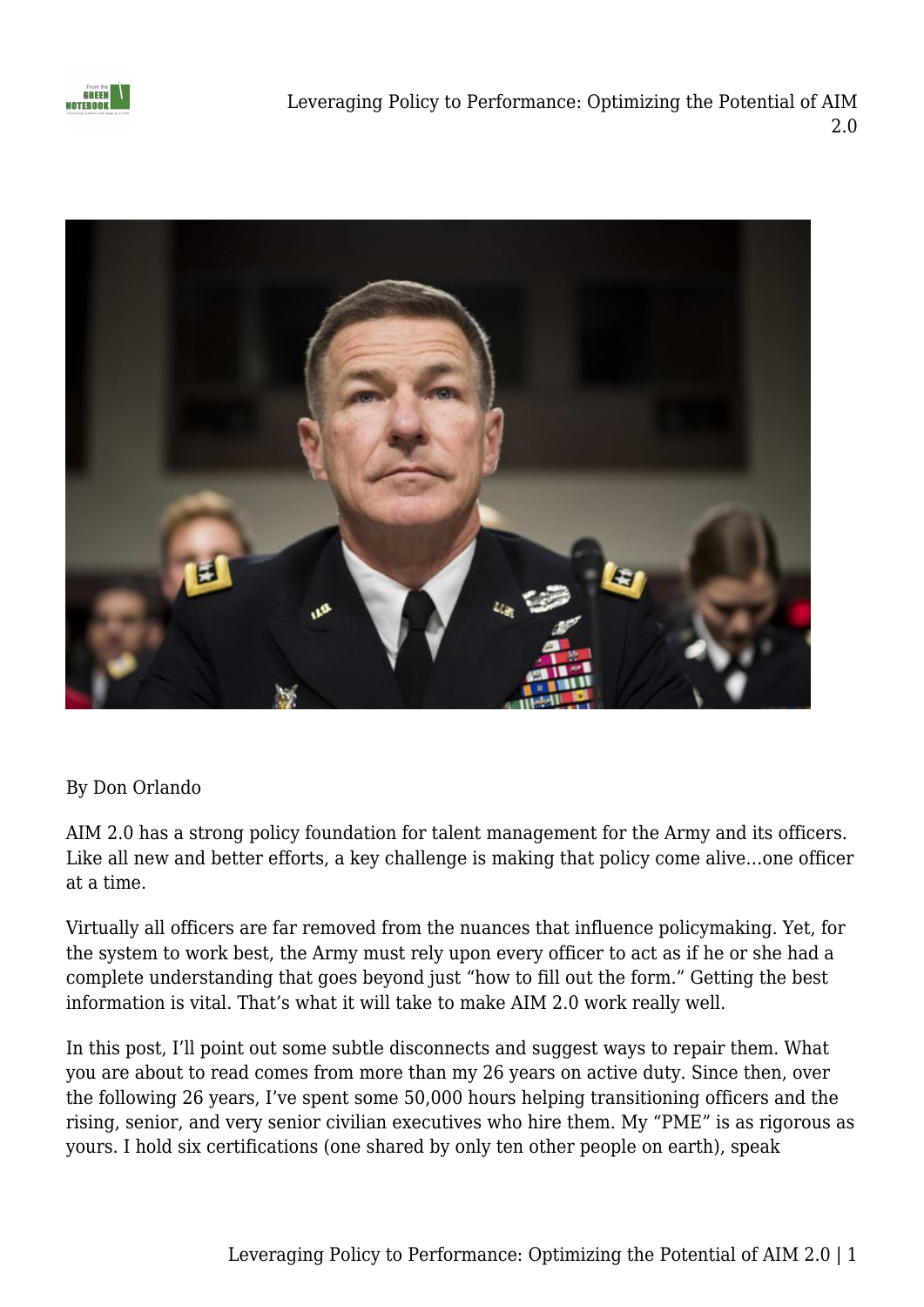

regularly at conferences, publish monthly in the leading trade magazine, and serve as a paid mentor to other career professionals.

One of AIM 2.0's strengths lies in encouraging officers to reflect on how they could use their careers to advance the Army mission. However, the execution can subtly undermine the goal, particularly in the résumé section. It falls into traps we, in the civilian careers industry, have struggled with for years: unintended, toxic "folklore."

Consider the first three words in the instructions for filling out the "Summary" section: "Sell yourself. Seriously." Those words are the Army's thought made visible. They carry toxic connotations far out of date today.

We haven't sold people in this country since 01 January 1863. Americans, particularly Army officers, don't like "selling themselves." Even more important, nobody wants to be sold to. Ever. Especially about something as important their career or the Army mission.

You know this is true. Did you recoil when someone tried to have you "brother-in-law" his or her way into a new assignment? Did the word "occupationalist" come to mind?

What's needed is the intersection of brands. When officers' personal brands align with the Army's "corporate" brand, we will have an unstoppable force.

Please don't mistake a brand for a slogan, a jingle, a bundle of "attributes," or, even worse, an "elevator speech." A brand is a collection of observable capabilities that convinces specific people it will provide clear and enduring value organization must have. Brands rest on experience. AIM 2.0 is a good tool to capture and build upon that experience. But only when officers provide the best information.

"Experience" is not what you see on an ORB. Experience is the acquisition and effective application of wisdom under changing conditions, often with inadequate resources. That's what separates someone with ten years' experience from someone with one year's experience ten times.

Let's not inadvertently have AIM 2.0 be backward looking by having it concentrate on drawing out just simple facts. Lt Col Kent MacGregor and Maj Charles L. Montgomery were on the right track when they wrote "Talent Management: Right Officer, Right Place, Right Time," in January 2017. But their suggested questions may not have gone far enough.

Consider: "Are you on your local school board or active in your community? Any of these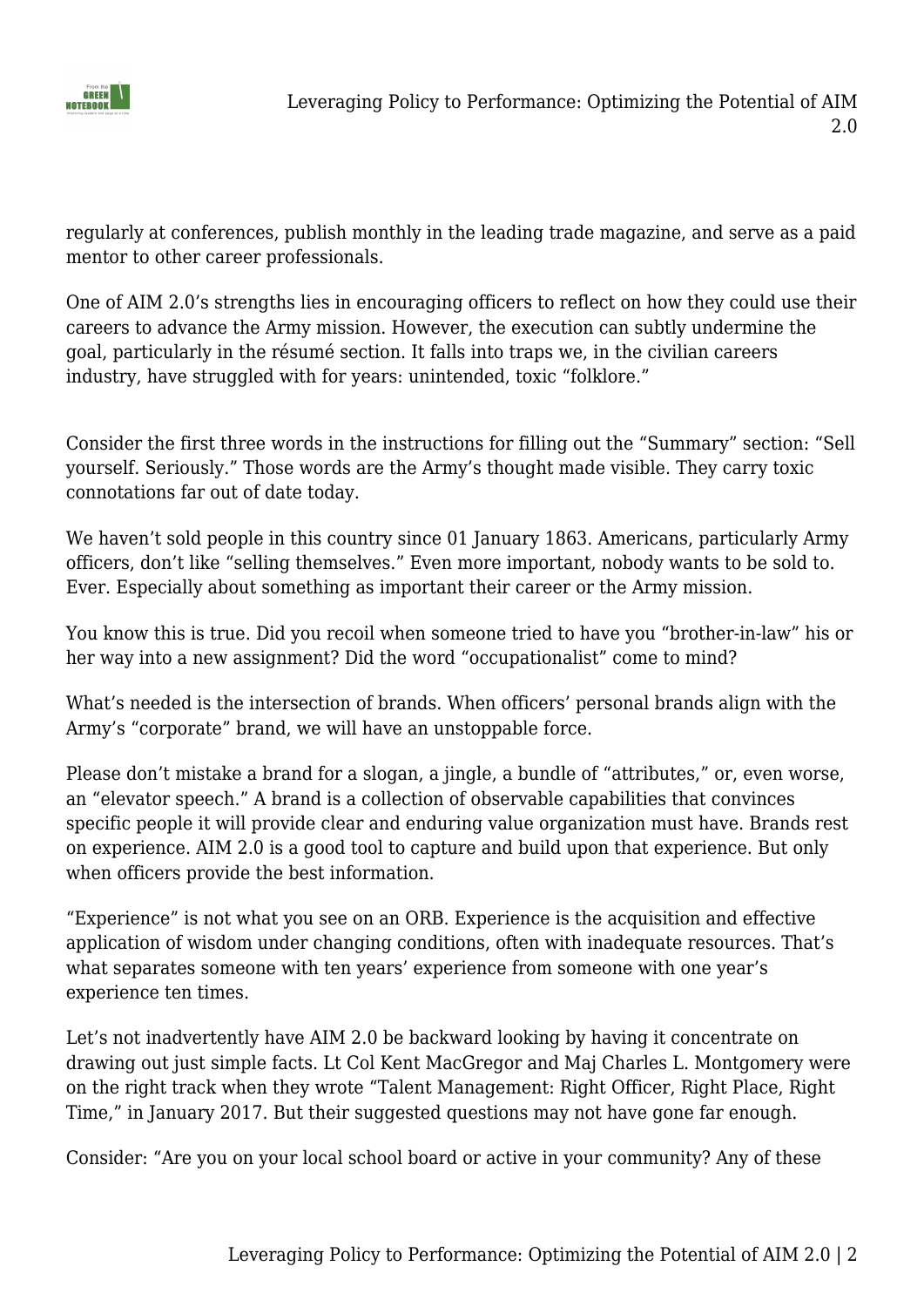

attributes or experiences could be useful for an assignment officer trying to match an officer's knowledge, skills, and behaviors to a particular…requirement."

Wouldn't that harried assignment officer be even better served if the questions read like these: "Which problems did you solve in the local community using your leadership and skills? How did you solve those problems? What were the results? Was there a challenging context? Had you ever solved similar problems before? Were there time limits? Budgets? Did you deliver on time and on budget?" That approach is hinted at in the "Assignments" block. Making it very clear throughout the form should provide even better information.

Notice we've gone beyond just asking the officer to list "knowledge, skills, and behaviors." Just listing those things is reminiscent of the old KSAs ("Knowledge, Skills, and Abilities") that once drove DoD civilian hiring. KSAs have nearly gone away because hiring officials often saw them as minimum standards. They wouldn't consider anybody who *didn't* have those universally liked attributes.

If the back of the form is a résumé, why not tell officers what the roles and missions of that document should be? First, their résumés must provide clear and compelling proof the authors can deliver the most value at just the right time to serve not just the immediate mission, but also the Army's requirement to grow leaders. Second, they should entice assignment officers to ask the candidate the right questions. Last, those résumés should help the Army ensure every officer gets all the resources he or she must have to succeed. not just in their next assignments, but throughout their careers. Those resources might include PME, access to the right leaders at the right time, command, staff, budgetary, and hiring authorities.

It would be too easy to think of AIM 2.0 as a "talent management" tool. It must be a "talent leadership" tool.

That can only come when we educate and encourage officers to be full partners in the process. Army leaders at every level should help officers truly understand the philosophy behind AIM 2.0. That's required if the Army is to transform philosophy into capabilities.

*Don Orlando is a retired USAF O-6. He wrote the Air Force's first Executive Transition Assistance Program. He supports transitioning senior military leaders and the senior civilian executives who hire them win the jobs they've always deserved, get paid what they are worth, and relieve some of the stress of moving their careers forward.*